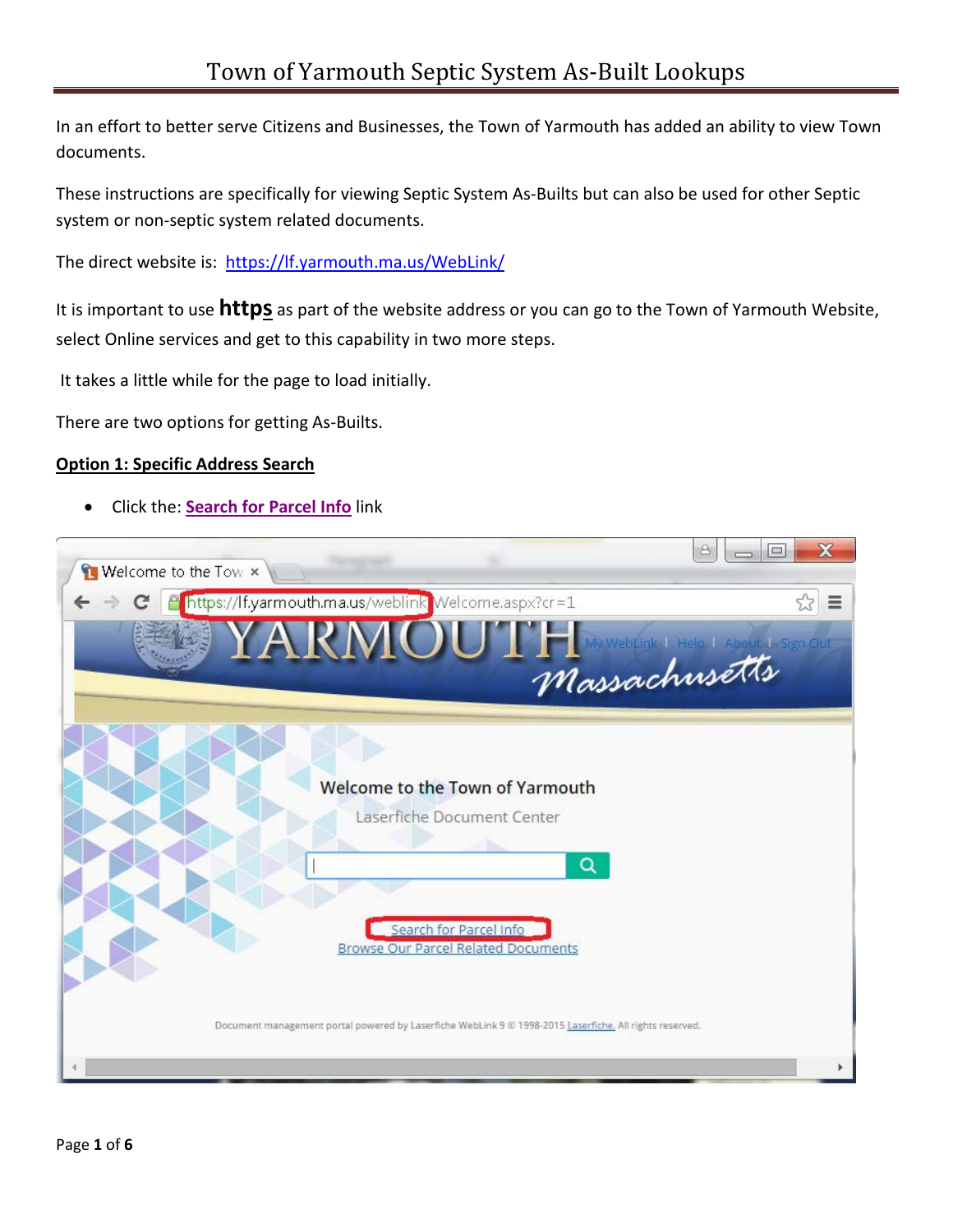## **Option 1: Specific Address Search**

Once on the address search page:

- 1. Input a street name, it is better not to put in St, Ave, Way, etc.
- 2. Input street number
- 3. Scroll down to the Health Department
- 4. Click on the Health Department
- 5. Click on the Submit Button

| <b>Laserfiche WebLink</b>     | My WebLink   Help   About   Sign Out                                                   |  |  |  |  |
|-------------------------------|----------------------------------------------------------------------------------------|--|--|--|--|
| Home<br><b>Browse</b>         |                                                                                        |  |  |  |  |
| <b>Search for Parcel Info</b> | Park<br><b>Enter Street Name</b>                                                       |  |  |  |  |
| Find your Address             | 28<br><b>Enter Street Number</b>                                                       |  |  |  |  |
|                               | Engineering<br>Fire<br><b>Filter by Department</b><br><b>Health</b><br><b>Historic</b> |  |  |  |  |
|                               | <b>Submit</b>                                                                          |  |  |  |  |
|                               | Reset                                                                                  |  |  |  |  |

- 6. Scroll down until you see the Septic As-Built Card most but not all properties will have an As-Built.
- 7. Click on the As-Built Card



8. View the Card, print and then click Home to look for your next card or exit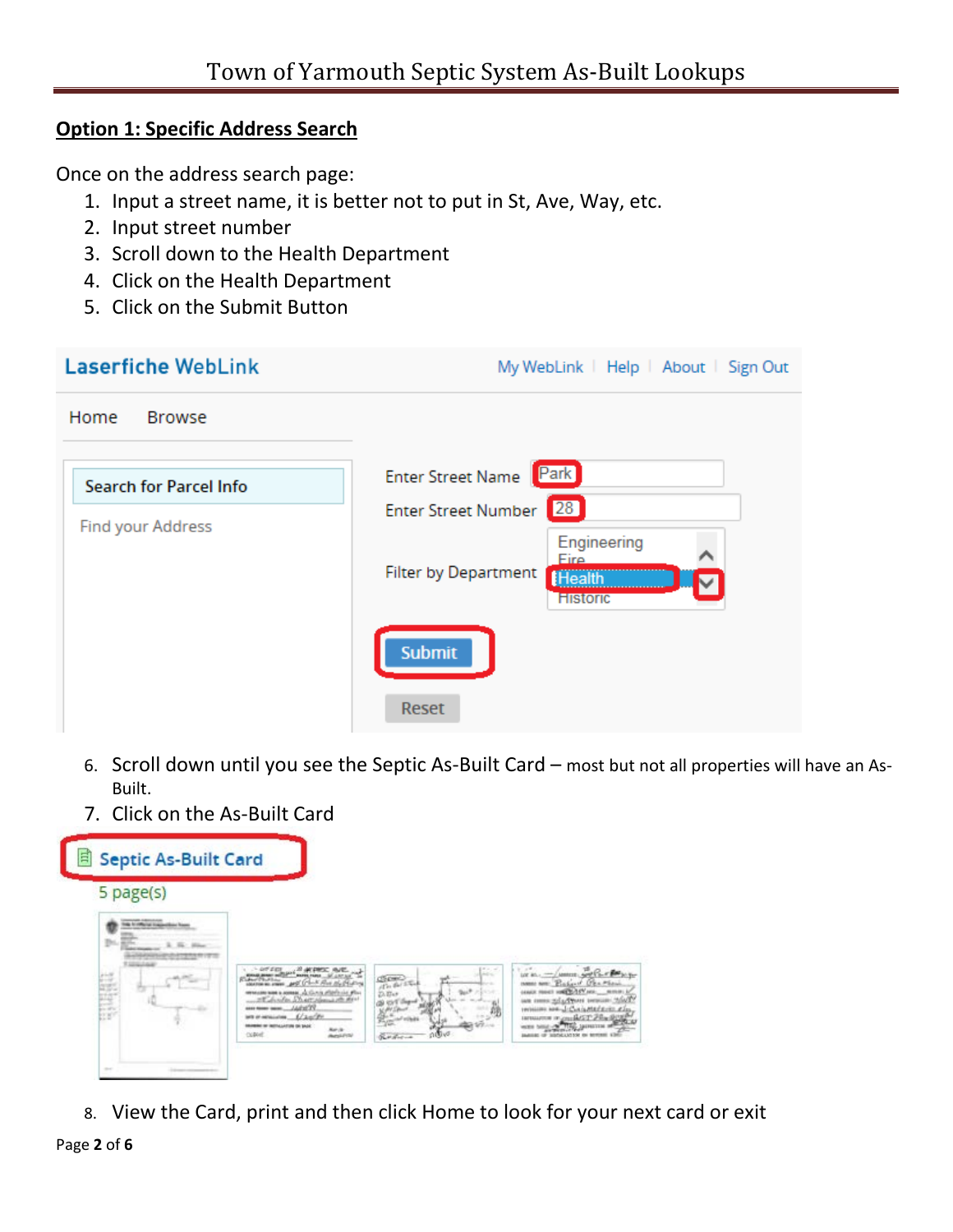## **Option 2: Browse Related Documents**

## **Another option to get As-Built or other documents is to click on:**

[Browse Our Parcel Related Documents](https://lf.yarmouth.ma.us/WebLink/Browse.aspx?startid=904379)

This option takes more steps but might be good if you know the street but might not know the street number. It might also help to look at all the document in folders including As-Builts, Inspections and Permits.

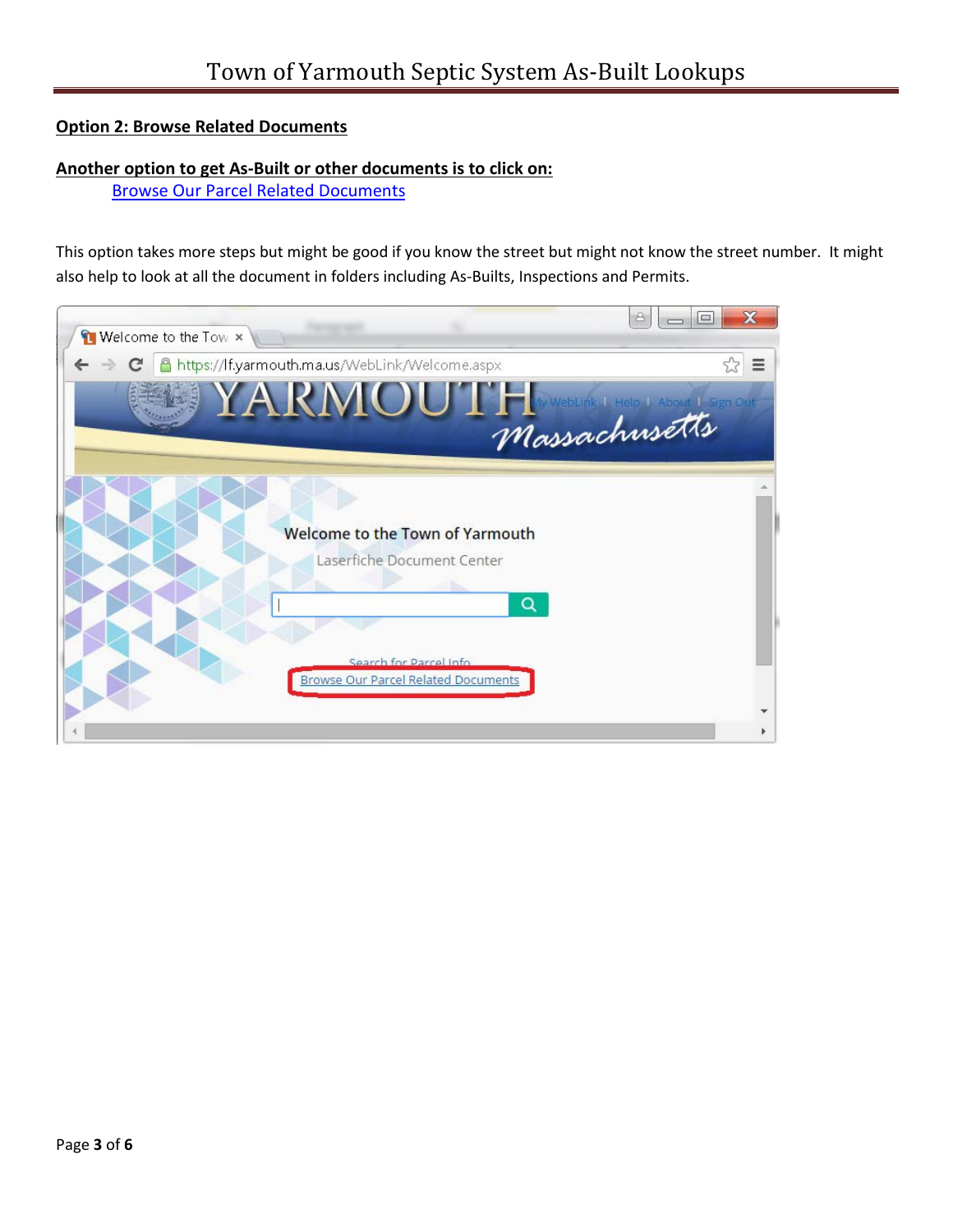Click on the first letter of the street name…

| C<br>$\leftarrow$ $\rightarrow$              | https://lf.yarmouth.ma.us/WebLink/Browse.aspx?startid=904379 |                 |                       | ☆ |
|----------------------------------------------|--------------------------------------------------------------|-----------------|-----------------------|---|
| <b>Yarmouth Street Index</b>                 | Name                                                         | Page count<br>ዹ | Template name         |   |
| ☆ Entry Properties                           | F A                                                          |                 | Yarmouth Street Index |   |
|                                              | ÊПВ                                                          |                 | Yarmouth Street Index |   |
| Path<br>Laserfiche\Yarmouth Street           | m c                                                          |                 | Yarmouth Street Index |   |
| Index                                        | n d                                                          |                 | Yarmouth Street Index |   |
| <b>Creation date</b>                         | ÊΠΕ                                                          |                 | Yarmouth Street Index |   |
| 8/8/2013 8:51:08 AM                          | Ħ۴                                                           |                 | Yarmouth Street Index |   |
| <b>Last modified</b><br>8/31/2015 7:21:31 PM | ÈΠG                                                          |                 | Yarmouth Street Index |   |
|                                              | ÈН                                                           |                 | Yarmouth Street Index |   |
| ☆ Metadata                                   | ا ڪ                                                          |                 | Yarmouth Street Index |   |
| No metadata assigned                         | ر ص                                                          |                 | Yarmouth Street Index |   |
|                                              | ÈΠK                                                          |                 | Yarmouth Street Index |   |
|                                              | m L                                                          |                 | Yarmouth Street Index |   |
|                                              | n M                                                          |                 | Yarmouth Street Index |   |
|                                              |                                                              |                 |                       |   |

Click on the street…

| $\mathbf{P}$ - Laserfiche WebLir $\times$                                                                        |                                            |     | 쓰                                 | $\mathbf x$<br>$=$    |  |  |
|------------------------------------------------------------------------------------------------------------------|--------------------------------------------|-----|-----------------------------------|-----------------------|--|--|
| $\leftarrow \rightarrow \mathbf{C} \mid \mathbf{A}$ https://lf.yarmouth.ma.us/WebLink/Browse.aspx?startid=904379 |                                            |     |                                   | $\equiv$              |  |  |
| <b>Laserfiche WebLink</b><br>$\checkmark$                                                                        |                                            | Ωv. | WebLink   Help   About   Sign Out |                       |  |  |
| Home<br><b>Browse</b>                                                                                            | Laserfiche $>$ Yarmouth Street Index $>$ P |     |                                   |                       |  |  |
| P                                                                                                                | Name                                       | ᅀ   | Template name<br>Page count       |                       |  |  |
| <b>☆</b> Entry Properties                                                                                        | PAINE RD                                   |     | Yarmouth Street Index             |                       |  |  |
|                                                                                                                  | PAMET RD                                   |     | Yarmouth Street Index             |                       |  |  |
| Path<br>Laserfiche\Yarmouth Street                                                                               | PAR 3 DR                                   |     |                                   | Yarmouth Street Index |  |  |
| Index\P                                                                                                          | <b>PARK AVE</b>                            |     | Yarmouth Street Index             |                       |  |  |
| <b>Creation date</b><br><b>RITIONER 10-28-51 AM</b>                                                              | <b>PARK ST</b>                             |     | Yarmouth Street Index             |                       |  |  |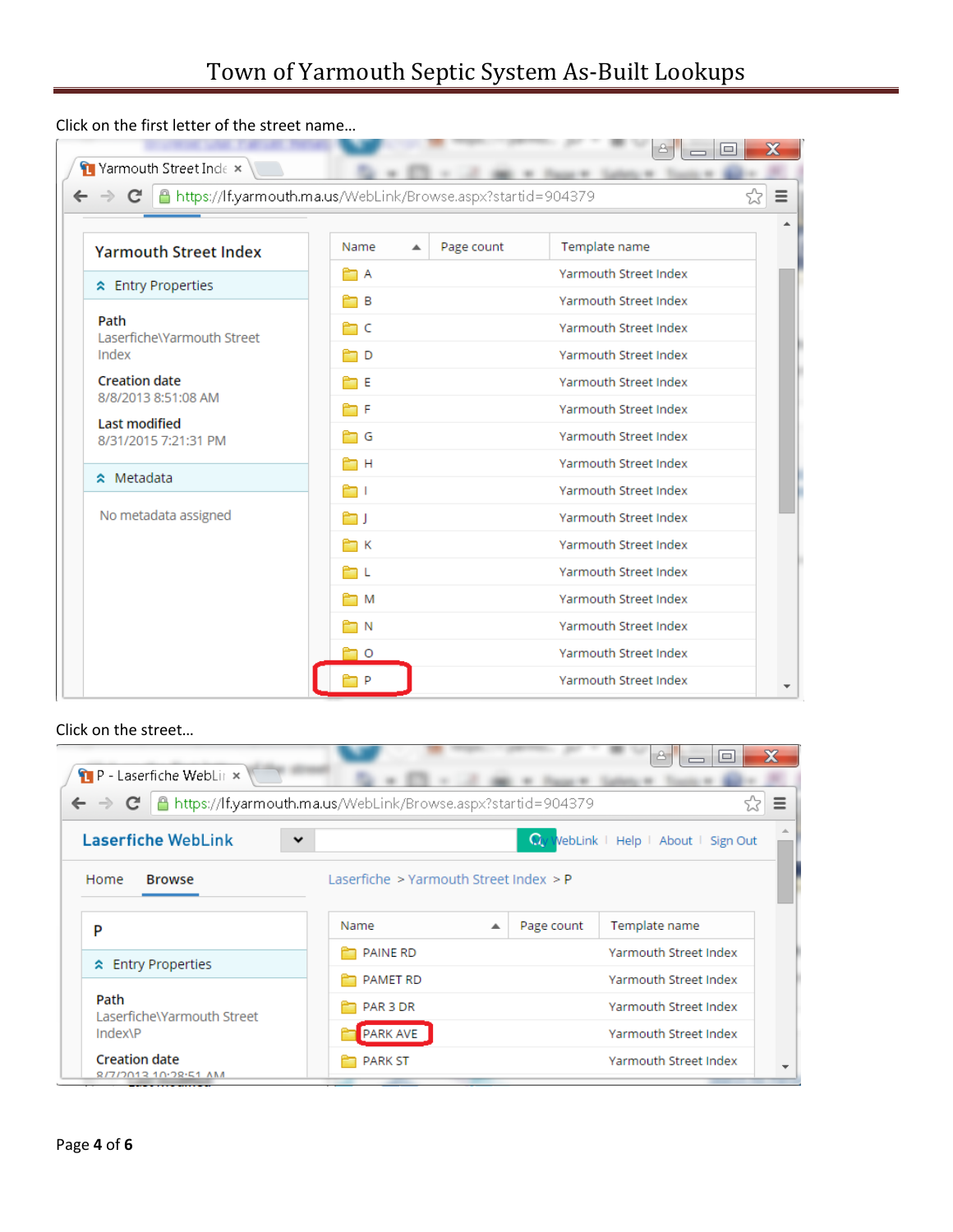Click on the property address…

| PARK AVE - Laserfich x<br>https://lf.yarmouth.ma.us/WebLink/Browse.aspx?startid=904379<br>$\leftarrow$ $\rightarrow$ C |                                                     |                        |            | A<br>$\qquad \qquad \qquad \qquad \Box$ | х<br>$\equiv$ |
|------------------------------------------------------------------------------------------------------------------------|-----------------------------------------------------|------------------------|------------|-----------------------------------------|---------------|
| Laserfiche WebLink<br>$\checkmark$                                                                                     |                                                     |                        |            | Wiv WebLink   Help   About   Sign Out   |               |
| Home<br><b>Browse</b>                                                                                                  | Laserfiche > Yarmouth Street Index > $P$ > PARK AVE |                        |            |                                         |               |
| <b>PARK AVE</b>                                                                                                        | Name                                                | $\blacktriangle$       | Page count | Template name                           |               |
| <b>★ Entry Properties</b>                                                                                              | 0000 PARK AVE 020.72.1                              |                        |            | Yarmouth Street Index                   |               |
|                                                                                                                        | 0011 PARK AVE 020.40                                |                        |            | Yarmouth Street Index                   |               |
| Path<br>Laserfiche\Yarmouth Street<br>Index\P\PARK AVE                                                                 |                                                     | 0015 PARK AVE 020.39.1 |            | <b>Yarmouth Street Index</b>            |               |
|                                                                                                                        | 0018 PARK AVE 020.58                                |                        |            | Yarmouth Street Index                   |               |
| <b>Creation date</b>                                                                                                   | 0022 PARK AVE 020.61                                |                        |            | Yarmouth Street Index                   |               |
| 8/7/2013 10:29:08 AM                                                                                                   | 0028 PARK AVE 020.62                                |                        |            | <b>Yarmouth Street Index</b>            |               |
| Last modified<br>8/31/2015 4:23:32 PM                                                                                  | 0032 PARK AVE 020.70                                |                        |            | <b>Yarmouth Street Index</b>            |               |

Click on the department = Health…

| 10028 PARK AVE 020.6 x                                                                                           |                                                                             |                              | o l                   | $\bf{x}$      |  |
|------------------------------------------------------------------------------------------------------------------|-----------------------------------------------------------------------------|------------------------------|-----------------------|---------------|--|
| $\leftarrow \rightarrow \mathbf{C} \mid \mathbf{A}$ https://lf.yarmouth.ma.us/WebLink/Browse.aspx?startid=904379 |                                                                             |                              |                       | ☆<br>$\equiv$ |  |
| <b>Laserfiche WebLink</b><br>VebLink   Help   About   Sign Out<br>Wv:<br>$\checkmark$                            |                                                                             |                              |                       |               |  |
| Home<br><b>Browse</b>                                                                                            | Laserfiche > Yarmouth Street Index > P > PARK AVE > 0028 PARK<br>AVE 020.62 |                              |                       |               |  |
| 0028 PARK AVE 020.62                                                                                             | Name<br>ᇫ                                                                   | Page count                   | Template name         |               |  |
| ☆ Entry Properties                                                                                               | Assessors                                                                   |                              | Yarmouth Street Index |               |  |
|                                                                                                                  | Board of Appeals                                                            | Yarmouth Street Index        |                       |               |  |
| Path<br>Laserfiche\Yarmouth Street                                                                               | <b>Building</b>                                                             | Yarmouth Street Index        |                       |               |  |
| Index\P\PARK AVE\0028 PARK                                                                                       | Conservation                                                                | <b>Yarmouth Street Index</b> |                       |               |  |
| AVE 020.62                                                                                                       | Engineering                                                                 |                              | Yarmouth Street Index |               |  |
| <b>Creation date</b><br>8/7/2013 10:29:10 AM                                                                     | Fire                                                                        |                              | Yarmouth Street Index |               |  |
| <b>Last modified</b>                                                                                             | Health                                                                      |                              | Yarmouth Street Index |               |  |
| 8/29/2015 3:44:13 PM                                                                                             | <b>HISTORIC</b>                                                             |                              | Yarmouth Street Index |               |  |